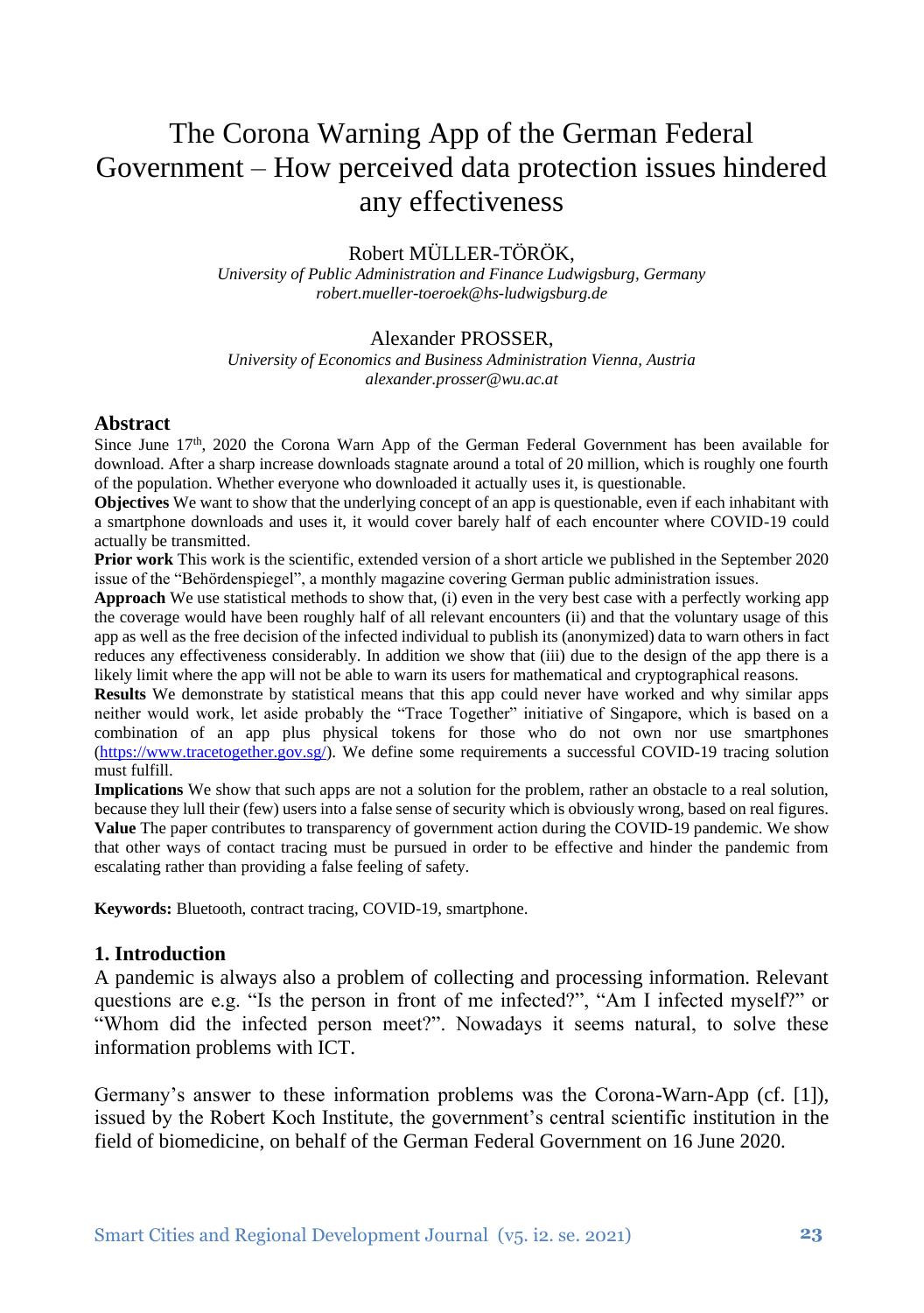Unfortunately the app cannot, as per today, be considered a success. According to the press and the public the verdict is pretty clear:

- "It does not help us at all", as the Medical Officer of the Berlin district of Reinickendorf is cited; [2]
- "The app is useless", was the main reason for not downloading it, according to a survey of Appinio on 17 June 2020; [3]
- Downloads reached quickly 15 m within two and a half weeks, however, only 5 m more downloads until mid-October 2020; [4]
- In public transport the app has substantial issues to the point of rendering the app virtually non-functional, according to an Irish study which concludes "[w]e find that the Swiss and German detection rules trigger no exposure notifications on our data, while the Italian detection rule generates a true positive rate of 50% and a false positive rate of 50%." [5].

The quotes above are but a selection, but what is undeniable is that barely a quarter of the population – assuming that each single download was from an inhabitant of Germany and if we rule out multiple downloads - at least downloaded and probably also installed the app at one stage. This means, that assuming no one has either deleted or deactivated it, barely one quarter of the population in the very best case uses it.

In this paper we apply statistical methods to show that even in this very best case the app would never have worked in the sense that it would have covered more than half of the meetings between two people, i.e. potential transmissions of the COVID-19 virus (Section 2). Also in this section we discuss the applied mechanism to publish infections and hence warn contacts only when the infected user explicitly takes action. Based on real data we will show that such concerns driven by data protection issues effectively hinder an app from functioning as intended. Then we examine the underlying mechanisms of the app, namely the design based on the Exposure Notification Framework developed by Google and Apple [17]. Here we question whether a Bluetooth-based mechanism is a proper way of designing such an app (Section 3). Furthermore in Section 3 we raise the issue whether an app based on voluntary usage may be an appropriate solution for controlling a pandemic. Finally, in Section 4 we define requirements for such solutions for the issue of effectively tracing infections. The paper closes with a summary, which contains recommendations and lessons learnt.

## **2. How Germany is covered or not covered by the app**

According to official data the app has been downloaded 20.3 m times [4]. This figure includes all multiple downloads, all downloads on smartphones thrown away since and of course all downloads from people (or machines) who do not live in Germany. If we simply ignore these cases and assume that each single download is installed and still used on a smartphone in Germany, the app covers a little less than a quarter of the population of 83.1 m people [6], precisely 24.4 percent of the resident population. When two individuals meet on German soil (bilateral meeting), we cannot take for granted that each of the two individuals carries a smartphone with this very app. Note that only approx. 81.7 percent of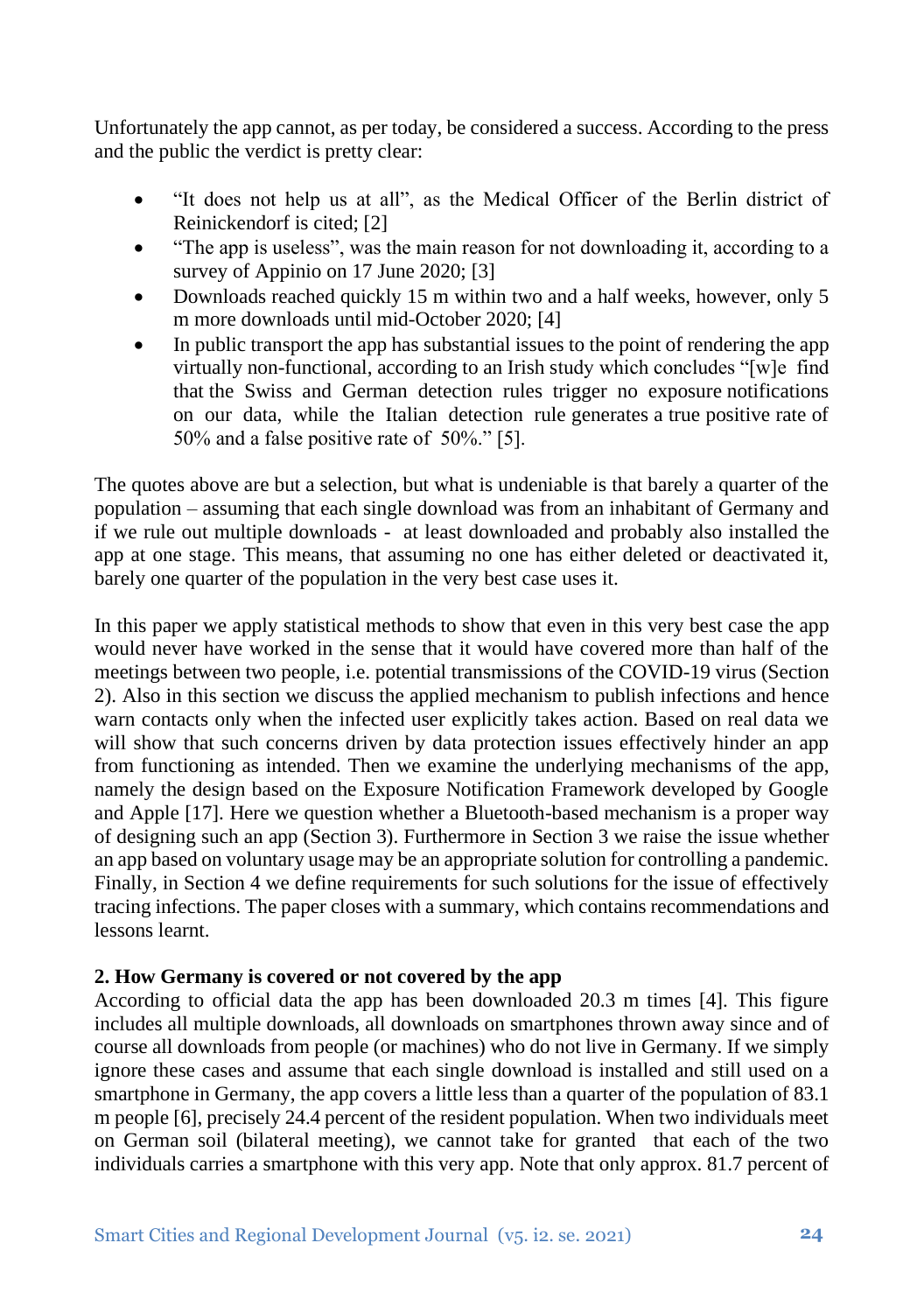the German inhabitants use a smartphone [9], particularly the age cohorts most vulnerable to the virus own significantly less, only 44 percent of those older than 70 years; the highest percentage of people owning a smartphone, around 97 percent, can be found with the younger generation – the least vulnerable [9].

Only inhabitants of Germany are considered, we omit all meetings with tourists, business travelers, commuters, shoppers etc. from abroad. So e.g. a French national doing his or her shopping on the other side of the Rhine and, unavoidably meeting a German inhabitant, is omitted in our calculation. It is obvious that

- the groups omitted cover hundreds of thousands of people, probably even millions, the residents of France commuting on a daily basis to work in Germany alone stood at 41,000 in 2012 (cf. [20], p. 7)
- it is highly unlikely that these people use the German Corona-Warn-App, which is not available in other languages than German, English and Turkish – not even planned to be available in Czech, Danish, Dutch, French or Polish [21], to mention only the languages of the neighboring countries of Germany – who have likely their own national tracing apps like France [31].

Even assuming that all app downloads are still operational, the pure likelihood in a bilateral meeting that both of the individuals have a smartphone with an active app each is .244 times .244 or 5.95 percent. So, one bilateral meeting out of 16.8 is covered by the Corona-Warn-App of the German Federal Government. Hence, 94 percent of all bilateral meetings are definitely not covered by this very app.

If we repeat our assumptions and slightly adjust them towards a more realistic scenario, the result would be like shown in the table beyond:

|                                                       |                           | Source: own text above |
|-------------------------------------------------------|---------------------------|------------------------|
| <b>Subtotal</b>                                       |                           | $-11.2m$ users         |
| Smartphones crashed, sold, or simply not used anymore | 5 %                       | minus 1m users         |
|                                                       | using the app             |                        |
| No downloaded app deinstalled nor deactivated         | downloads<br>25 % stopped | $minus 5.1m$ users     |
| No multiple downloads occurred                        | 20 % multiple             | minus 4.1m users       |
| Germany                                               | downloads                 |                        |
| Each of the 20.3 downloads was from an inhabitant of  | 5 % foreign               | minus 1m users         |
| Assumption                                            | Alteration                | Effect                 |

Table 1. Assumptions regarding the usage of the Corona-Warn-App

*Source: own text above*

Due to the favorable assumptions it is obvious that this statistical calculation is much in favor of the app. The reality can be expected to be definitely worse; data indicates that uninstall rates vary between 26.1 percent [7] to 40.4 [8]. Hence, the real coverage ratio in bilateral meetings can be expected to be around 3 to 4 per cent.

The decision, whether to publish or not publish a positive test result is left to the individual user of the app alone  $[12]$ . The data, how many users publish positive test results, is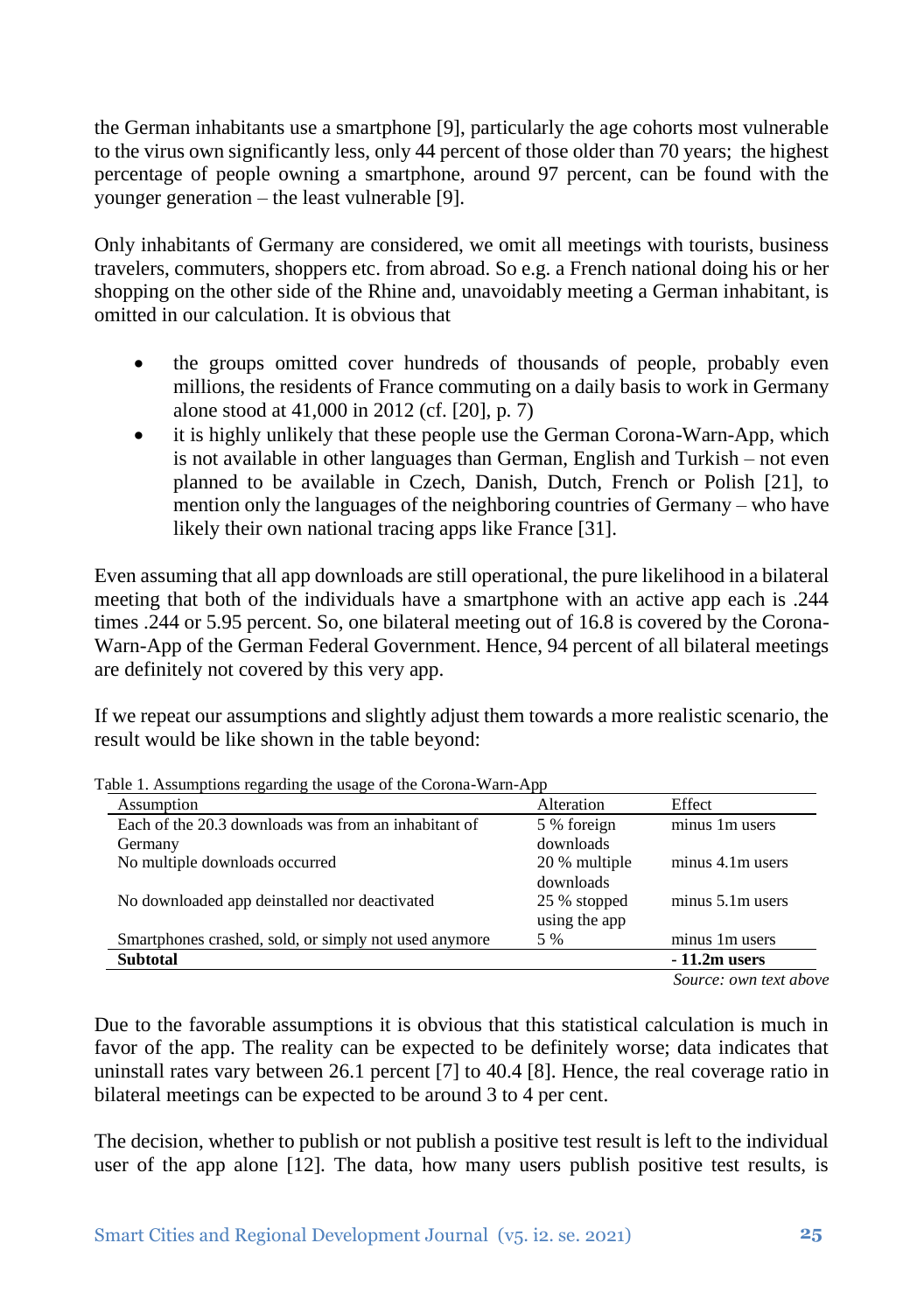inconclusive and varies from 50 to 63 percent [13] [14]. This means that one third to one half of positive tests is not published, which reduces the effectiveness of the app even more – realistically we may end up with a coverage (and publication) ratio around 1 or 2 percent of all relevant meetings where the virus could have been transmitted.

In this context it is not surprising that as per 17 October 2020, four months after the app started, only 18,126 positive test results were shared with the other app users in these four months [10]. According to the Robert Koch Institute official dashboard the total number of infected in Germany stands at 464,239 with 14,964 newly infected from 27 October 2020 to 28 October 2020, when this paper was written [11]. As per today, 28 October 2020, we have 121,256 active infected with the virus [15], this equals roughly 0.14 percent of the population or one out of 685. Calculating the likelihood of two individuals meeting (0.244 squared) times the likelihood of one being infected (0.0014 percent) times optimistically two thirds sharing (times 0.67) gives 0,000055844768 percent as the likelihood that two individuals meet and one is infected, shared his test result and the other guy gets a warning. One out of 17.906 occasions results in a warning where statistically with 0.14 percent infection rate every 714<sup>th</sup> meeting is a "hit", i.e. you meet a guy who carries the virus.

So, we may conclude that only 3.98 percent of all meetings with an infected person are covered with the Corona-Warn-App as implemented and used per today under most optimistic scenario assumptions. Or roughly one out of 25, the other 24 contacts with infected persons remain undetected.

If we assume the best possible case for the German Federal Government, which were if each of the 81.7 percent of smartphone users downloads, uses and shares, the likelihood remains 0.817 squared or 66.7 percent times 0.14 percent infection rate, resulting in 0.00009 percent or one meeting in 1070. Hence 356 meetings with infected persons go without any alert, plus the meetings with non-German residents not covered in any scenario.

Note that these figures are likely even much lower, because infected persons hopefully stay at home as soon as they know their infection status, such reducing both the number of potentially dangerous meetings and the likelihood of the meeting being covered by the app. The relationship of 3.98 percent of all dangerous meetings being covered by the app should prevail for both likelihoods being reduced linear according to the number of infected people isolating.

There would be a far better indicator of the actual usage than the highly ambiguous download figures: the downloads of the updates of the app provided by the stores of Apple and Google. As per 21 October 2020 the new app version 1.5 is available [34], but no figures regarding downloads of updates are available according to our research. If someone downloads an update, the likelihood that the app is active and running is much, much higher than assuming that the persons (or machines) who downloaded itstill use it regularly.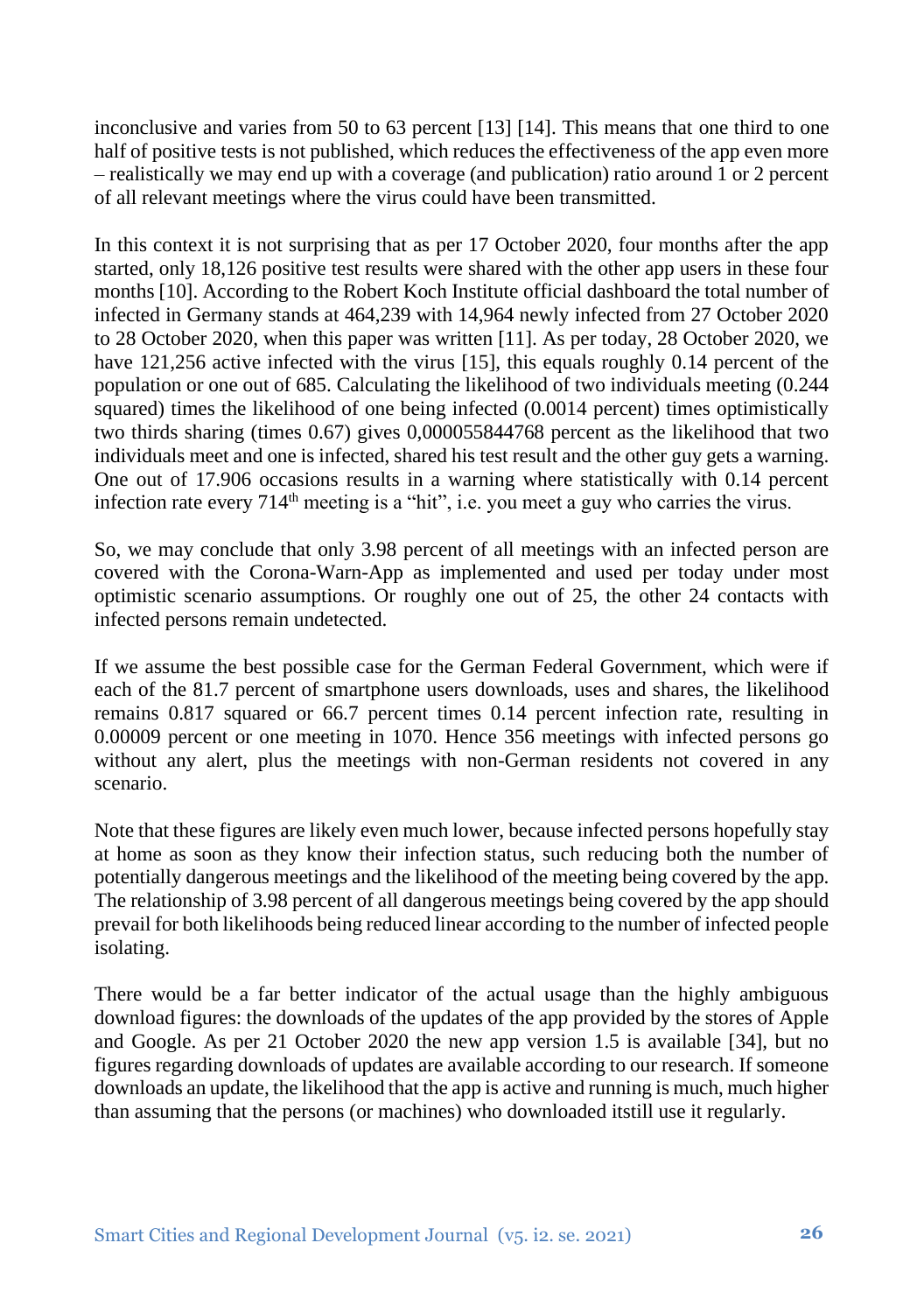#### **3. How the app is designed technically**

The core of the Corona-Warn-App solution is the software app on the smartphone [16] together with the Exposure Notification Framework developed by Google and Apple [17]. Note that the latter is not part of the app, but a standardized framework on an operating system level developed by the two companies. The framework applies complex cryptographic algorithms to ensure privacy and data protection [18]. A so-called Temporary Exposure Key (TEK) with a defined validity of 24 hours is generated randomly and, via a Hashed Message Authentication Code (HMAC, effectively a SHA-256 hash plus padding parameters) [19] a Rolling Proximity Identifier Key (RPIK) is generated from the TEK (cf. Figure 1). This prevents derivation of the TEK back from the RPIK. However, if the protocol ended here, one could still conclude who is behind the RPIK if a person often/permanently interacts with a TEK holder, such as a spouse. Hence, a second – timedependent – layer needs to be added to the framework. This is done in the next step.

Every new interval of ten minutes, identified by a so called (ENIntervalNumber), the RPIK, the ENIN and other data items (padding) are forged into the Rolling Proximity Identifier, the RPI. RPIs are propagated via Bluetooth to be received by the Framework installed on other smartphones that get close. Therefore, even if a person stays in close proximity of the TEK holder, that person gets a new RPI every 10 minutes and is hence not identifiable from its TEK or RPIK.



Fig. 1. Cryptographic Framework overview from the cryptographic protocol specification in [18]

This implies that it is impossible to derive the TEK from the RPI, which (i) guarantees anonymity and (ii) ensures that two persons meeting at two different ENIN time intervals have totally new RPIs, hence it is impossible to identify them via their RPIs. If a married couple meets ten times a day, they have up to ten RPI-pairs, so it is not possible to identify them for an outsider. Note that these functions are performed by the Exposure Notification Framework and are hence beyond the control of the German Federal Government and, of course not part of the app.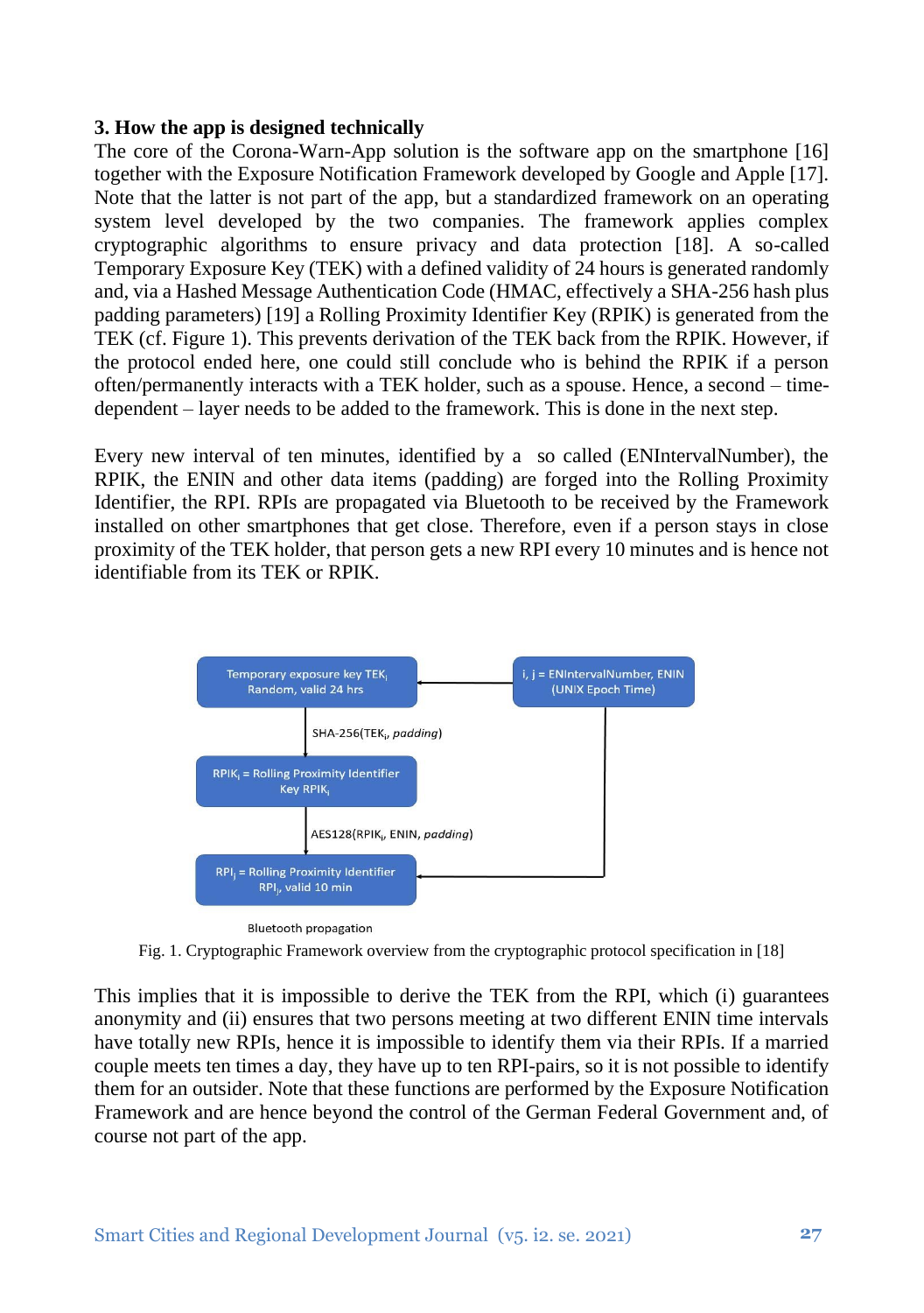If the app-user is infected, i.e. receives a positive test for COVID-19, it is up to him or her to publish the TEKs together with the relevant ENIN time intervals to describe where the validity of the respective TEKs started and ended on the so-called diagnosis server (cf. [18], p. 4). These published TEKs/ENINs are downloaded by all app users (up to 20.3 m users according to [4]). The app then recalculates the RPIs according to the procedure described above and compares it to the RIPs received and stored from the meeting partners. This mechanism is covered by the app and its backend information systems.

There is a restriction that not all smartphones can use the app. According to the media [22] [35] it works only with

- iPhones using iOS  $13.5<sup>1</sup>$  or higher, covering 81 percent of all iPhones (and subsequently not usable on 19 percent of all iPhones with lower versions of iOS)
- Android-based smartphones using Android 6 Marshmallow or higher, covering 92 percent of all Android-based smartphones in Germany
- Excluding popular smartphones like Huawei Mate 30, P40 Pro and Mate 40 Pro.

The app itself contained severe mistakes, above all loading the TEK of people infected was stopped by the battery-low-function of Samsung and Huawei smartphones [23].This mistake that lead to major critic in the media, together with other mistakes (cf. [23] and [24]) and, above all, a communicated price of 69 million Euros the government paid for the app mostly to SAP AG and Deutsche Telekom AG [25] lead to a very diverse echo in the media and the public. It is highly questionable whether the penetration rate of users rises to a significant part of the population and, as shown above, it will never cover more than two thirds of all meetings of two people, not even in pure theory. Based on the roughly six percent of all meetings covered under very optimistic assumptions per end of October 2020,we assume that the ceiling is around ten percent of all meetings covered, when not significantly changing the voluntarity of both usage and publication of positive test results.

# **4. Requirements for a Corona-Tracing- and –Warning-App**

Instead of comparing the technical solutions of other countries, who did more or less the same than Germany, we would like to define requirements for such an app and, if the app itself is not considered sufficient to cover 100 percent of all people within a country's borders, additional tools and regulations.

These requirements are, in our belief:

- 1. The app and the additional tools must cover 100 percent of all meetings of two individuals within a state's border when there is the likelihood that one of the two is infected and can transmit the virus. Such, and this is the conclusion, the usage must be made mandatory.
- 2. The effectiveness is tied to a quick notification of all contacts, so the publishing of a positive test result cannot be left to the individual affected.

<sup>&</sup>lt;sup>1</sup> According to the Deutsche Telekom AG, a co-producer of the app together with SAP AG, it requires even iOS 13.6 (cf. [36]).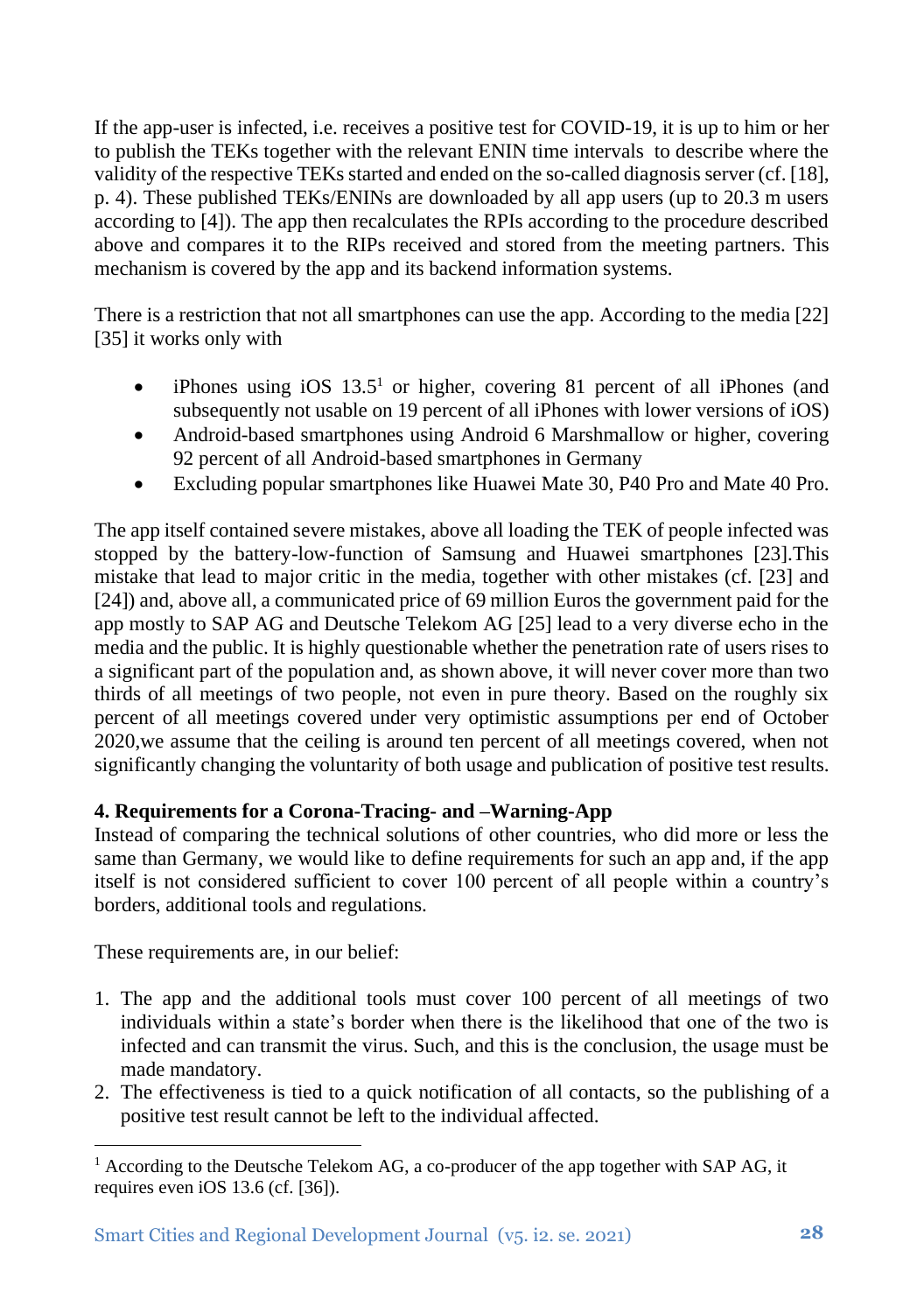- 3. Each person within the state's boundaries must be confident that he or she is warned without any unnecessary delay by authorities that he or she could carry the virus.
- 4. People entering, transiting and leaving the state must be covered with 100 percent accuracy. So the solution implemented must ensure that each person entering is registered and traced until exiting the state.

If we take the government of Hong Kong, who required every new arrival to download the StayHomeSafe app and gave them a paired wristband with geofencing technology (cf. [26], [27]), this seems to fulfill the requirements. Also did the Chinese response, using a Business-Government collaboration based on the frequent use and high penetration of AliPay services (cf. [28]).

Mobile phones and payment solutions, also including credit and debit cards with or without NFC function, are a good (data) basis for tracing contacts. Increased usage of cashless payment methods during the pandemic [32] provides more reliable data of e.g. visitors to bars and restaurants as the "German Way" of asking the customers to write their personal data on a sheet of paper, leading to mass visits of "Lucky Luke" and "Markus Söder"<sup>2</sup> , i.e. visitors providing bogus data unusable for contact tracing [33].

# **5. Summary**

Data Protection, especially after the introduction of the GDPR, is highly valued in Europe. The question underlying the German Corona-Warn-App is, whether Data Protection compliance is higher valued than effectiveness. We have mathematically shown that statements from German Government officials encouraging the usage of the app (cf. [29]) are rather symbolic, because the coverage and effectiveness of this app is very, very limited, even if a much higher number of people actually uses them. We have also shown that a share of the population lower than one quarter uses it and that it does not cover the millions of non-residents who visit Germany each day, week and month.

If COVID-19 is a serious threat to the health and lives of the Europeans, and we sincerely believe this in accordance with the WHO, who declared only 20 pandemics and epidemic diseases so far including COVID-19 [30], then Data Protection issues must have lower priority than tracing and stopping the virus.

So we defined requirements any serious and effective tracing and warning mechanism must fulfill, the most important being that it must cover 100 percent of all meetings with infected persons and notify affected persons and the health authorities without any unnecessary delay.

<sup>2</sup> Current Prime Minister of the Federal State of Bavaria, Germany.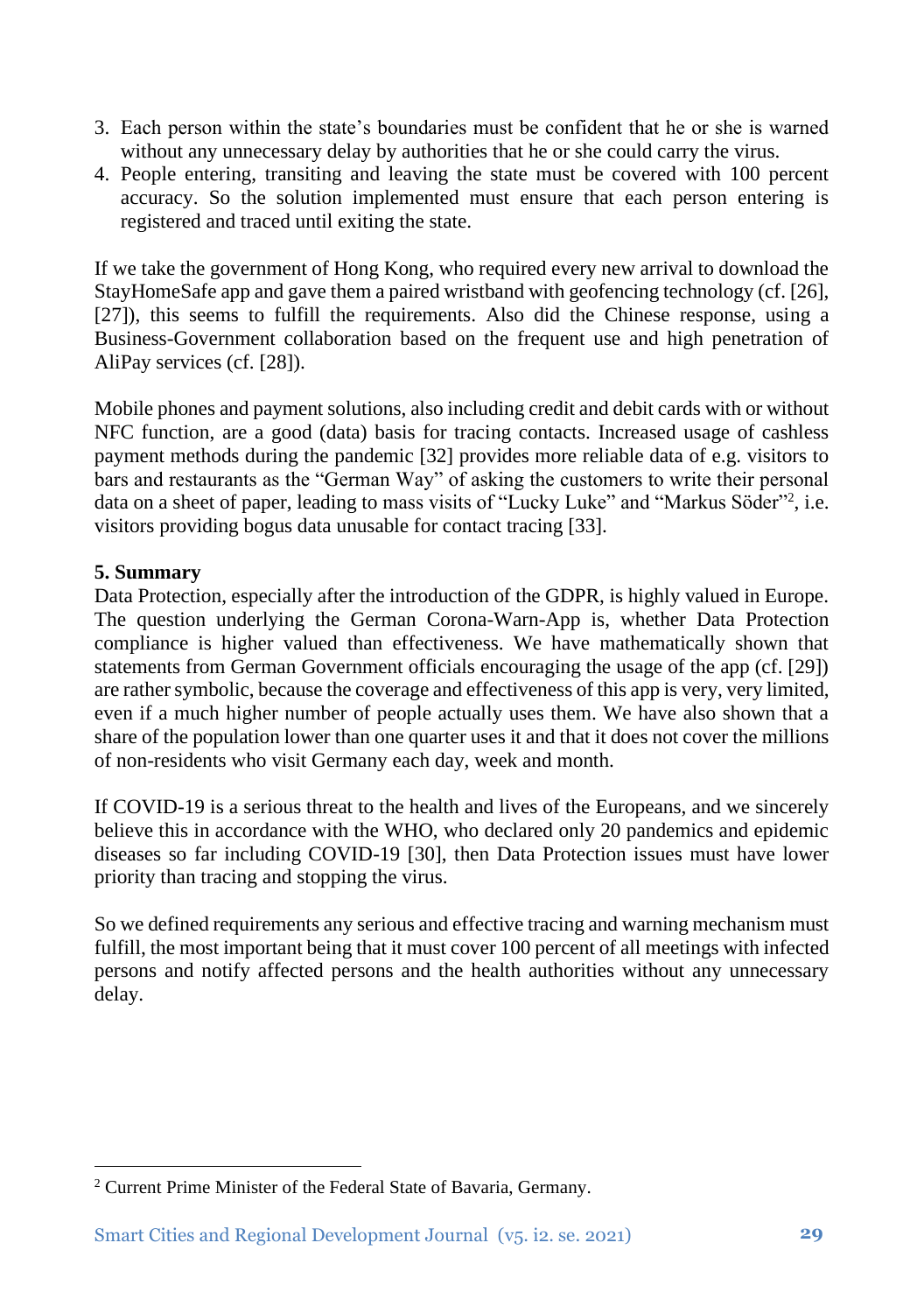## **References**

- [1] Robert Koch Institute (2020), Interrupt chains of infection digitally with the Corona-Warn-App, <https://www.rki.de/EN/Content/infections/epidemiology/outbreaks/COVID-19/CWA/CWA.html> (as per 28 October 2020).<br>[2] BILD (2020),
- Die Corona-Warn-App ist immer noch nutzlos, [https://www.bild.de/digital/multimedia/multimedia/monate-nach-dem-start-die-corona-warn-app-ist](https://www.bild.de/digital/multimedia/multimedia/monate-nach-dem-start-die-corona-warn-app-ist-immer-noch-nutzlos-73333896.bild.html)[immer-noch-nutzlos-73333896.bild.html](https://www.bild.de/digital/multimedia/multimedia/monate-nach-dem-start-die-corona-warn-app-ist-immer-noch-nutzlos-73333896.bild.html) (as per 27 October 2020).<br>statista.com (2020). Warum wollen Sie die Corona-
- [3] statista.com (2020), Warum wollen Sie die Corona-Warn-App nicht herunterladen?, [https://de.statista.com/statistik/daten/studie/1130127/umfrage/gruende-fuer-den-nicht-download-der](https://de.statista.com/statistik/daten/studie/1130127/umfrage/gruende-fuer-den-nicht-download-der-corona-warn-app/#professional)[corona-warn-app/#professional](https://de.statista.com/statistik/daten/studie/1130127/umfrage/gruende-fuer-den-nicht-download-der-corona-warn-app/#professional) (as per 27 October 2020).
- [4] statista.com (2020), Anzahl der Downloads der Corona-Warn-App über den Apple App Store und den Google Play Store in Deutschland von Juni bis Oktober 2020, <https://de.statista.com/statistik/daten/studie/1125951/umfrage/downloads-der-corona-warn-app/> (as per 27 October 2020).
- [5] Leith, Douglas J., and Farell, Stephen. (2020), Measurement-Based Evaluation Of Google/AppleExposure Notification API For Proximity DetectionIn A Light-Rail Tram, School of Computer Science & Statistics,Trinity College Dublin, Ireland,<https://www.scss.tcd.ie/Doug.Leith/pubs/luas.pdf> (as per 27 October 2020).
- [6] Statistisches Bundesamt (2020), Press release No. 404 of 13 October 2020, [https://www.destatis.de/EN/Press/2020/10/PE20\\_404\\_12411.html;jsessionid=FFA150ED8540385284B](https://www.destatis.de/EN/Press/2020/10/PE20_404_12411.html;jsessionid=FFA150ED8540385284BA4328EE0CEC2A.internet8741) [A4328EE0CEC2A.internet8741](https://www.destatis.de/EN/Press/2020/10/PE20_404_12411.html;jsessionid=FFA150ED8540385284BA4328EE0CEC2A.internet8741) (as per 28 October 2020).
- [7] Rosenfelder, Shani (16 May 2018), New Data Shows Uninstalls Remain A Significant Pain for Apps, <https://www.appsflyer.com/blog/new-data-shows-uninstalls-remain-significant-pain-apps/> (as per 28 October 2020).
- [8] Benes, Ross (13 September 2018), Most Apps Get Deleted Within a Week Of Last Use, eMarketer, <https://www.emarketer.com/content/most-apps-get-deleted-within-a-week> (as per 28 October 2020).
- [9] statis.com (2020), Anteil der Smartphone-Nutzer in Deutschland in den Jahren 2012 bis 2019, [https://de.statista.com/statistik/daten/studie/585883/umfrage/anteil-der-smartphone-nutzer-in](https://de.statista.com/statistik/daten/studie/585883/umfrage/anteil-der-smartphone-nutzer-in-deutschland/)[deutschland/](https://de.statista.com/statistik/daten/studie/585883/umfrage/anteil-der-smartphone-nutzer-in-deutschland/) (as per 28 October 2020).
- [10] Robert Koch Institut (23 October 2020), Kennzahlen zur Corona-Warn-App, [https://www.rki.de/DE/Content/InfAZ/N/Neuartiges\\_Coronavirus/WarnApp/Archiv\\_Kennzahlen/Kennz](https://www.rki.de/DE/Content/InfAZ/N/Neuartiges_Coronavirus/WarnApp/Archiv_Kennzahlen/Kennzahlen_23102020.pdf?__blob=publicationFile) [ahlen\\_23102020.pdf?\\_\\_blob=publicationFile](https://www.rki.de/DE/Content/InfAZ/N/Neuartiges_Coronavirus/WarnApp/Archiv_Kennzahlen/Kennzahlen_23102020.pdf?__blob=publicationFile) (as per 28 October 2020).
- [11] Robert Koch Institut (28.10.2020), COVID-19-Dashboard, <https://experience.arcgis.com/experience/478220a4c454480e823b17327b2bf1d4> (as per 28 October 2020).
- [12] German Federal Government (14 October 2020), Corona-Warn-App: Die wichtigsten Fragen und Antworten, [https://www.bundesregierung.de/breg-de/themen/corona-warn-app/corona-warn-app-faq-](https://www.bundesregierung.de/breg-de/themen/corona-warn-app/corona-warn-app-faq-1758392)[1758392](https://www.bundesregierung.de/breg-de/themen/corona-warn-app/corona-warn-app-faq-1758392) (as per 28 October 2020).
- [13] ÄrzteZeitung (6 October 2020), Fast zwei von drei Corona-App-Nutzern teilen die Warn-Info, [https://www.aerztezeitung.de/Wirtschaft/Fast-zwei-von-drei-Corona-App-Nutzern-teilen-die-Warn-Info-](https://www.aerztezeitung.de/Wirtschaft/Fast-zwei-von-drei-Corona-App-Nutzern-teilen-die-Warn-Info-413484.html)[413484.html](https://www.aerztezeitung.de/Wirtschaft/Fast-zwei-von-drei-Corona-App-Nutzern-teilen-die-Warn-Info-413484.html) (as per 28 October 2020).
- [14] Krull, Mila (Redaktionsnetzwerk Deutschland) (23 September 2020), Spahn zur Corona-Warn-App: Nur jeder zweite Nutzer meldet positives Testergebnis, [https://www.rnd.de/digital/spahn-zur-corona-warn](https://www.rnd.de/digital/spahn-zur-corona-warn-app-nur-jeder-zweite-nutzer-meldet-positives-testergebnis-W6HSHCBFHRCULFVGHTWQ74LU4E.html)[app-nur-jeder-zweite-nutzer-meldet-positives-testergebnis-](https://www.rnd.de/digital/spahn-zur-corona-warn-app-nur-jeder-zweite-nutzer-meldet-positives-testergebnis-W6HSHCBFHRCULFVGHTWQ74LU4E.html)

[W6HSHCBFHRCULFVGHTWQ74LU4E.html](https://www.rnd.de/digital/spahn-zur-corona-warn-app-nur-jeder-zweite-nutzer-meldet-positives-testergebnis-W6HSHCBFHRCULFVGHTWQ74LU4E.html) (as per 28 October 2020).

- [15] German Federal Government (28 October 2020), Covid-19-Fallzahlen in Deutschland, <https://www.bundesregierung.de/breg-de/aktuelles/fallzahlen-coronavirus-1738210> ( as per 28 October 2020)
- [16] N.N. (2020), Corona-Warn-App Solution Architecture, [https://github.com/corona-warn-app/cwa](https://github.com/corona-warn-app/cwa-documentation/blob/master/solution_architecture.md)[documentation/blob/master/solution\\_architecture.md](https://github.com/corona-warn-app/cwa-documentation/blob/master/solution_architecture.md) (as per 29 October 2020).
- [17] Apple Inc. (2020): Privacy-Preserving Contact Tracing<sup>3</sup>[, https://covid19.apple.com/contacttracing](https://covid19.apple.com/contacttracing) (as per 29 October 2020).

<sup>3</sup> Specification documents linked within this site.